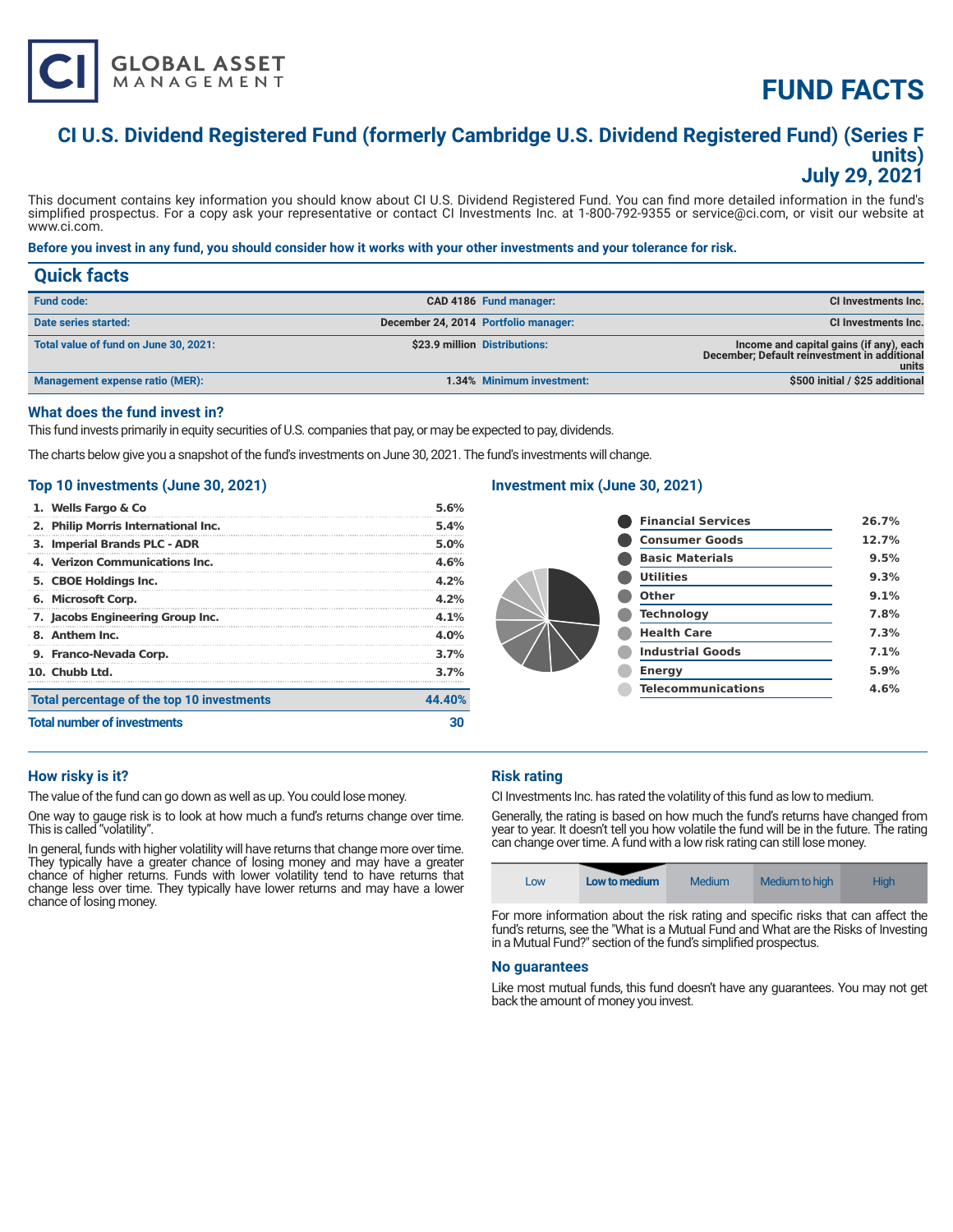# **CI U.S. Dividend Registered Fund (formerly Cambridge U.S. Dividend Registered Fund) (Series F units)**

# **How has the fund performed?**

This section tells you how Series F securities of the fund have performed over the past 6 calendar years. Returns are after expenses have been deducted. These expenses reduce the fund's returns.

#### **Year-by-year returns**

This chart shows how Series F securities of the fund performed in each of the past 6 calendar years. This fund series has not dropped in value in the last 6 calendar years. The range of returns and change from year to year can help you assess how risky the fund has been in the past. It does not tell you how the fund will perform in the future.



#### **Best and worst 3-month returns**

This table shows the best and worst returns for Series F securities of the fund in a 3- month period over the past 6 calendar years. The best and worst 3-month returns could be higher or lower in the future. Consider how much of a loss you could afford to take in a short period of time.

|                     | <b>Return</b> | 3 months ending | If you invested \$1,000 at the beginning of the period |
|---------------------|---------------|-----------------|--------------------------------------------------------|
| <b>Best return</b>  | 11.9%         | June 30. 2020   | Your investment would be \$1,119.                      |
| <b>Worst return</b> | -16.9%        | March 31, 2020  | Vour investment would be \$831.                        |

#### **Average return**

As at June 30, 2021, a person who invested \$1,000 in this series of units of the fund 6 years ago now has \$1,911. This works out to an annual compound return of 10.5%.

## **Who is this fund for?**

#### **This fund may be suitable for you if you:**

- hold your investment in an Eligible Account
- are seeking a core U.S. equity fund with the potential for long term growth
- $\cdot$  are investing for the medium and/or long term<br> $\cdot$  can tolerate low to medium risk
- can tolerate low to medium risk

An Eligible Account is a registered plan in which this fund may be held and excludes such plans as Registered Education Savings Plans, Tax Free Savings Accounts and Quebec Education Savings Incentives .

## **A word about tax**

In general, you'll have to pay income tax on any money you make on a fund. How much you pay depends on the tax laws of where you live and whether you hold the fund in a registered plan, such as a Registered Retirement Savings Plan or a Tax-Free Savings Account.

Keep in mind that if you hold your fund in a non-registered account, fund distributions are included in your taxable income, whether you get them in cash or have them reinvested.